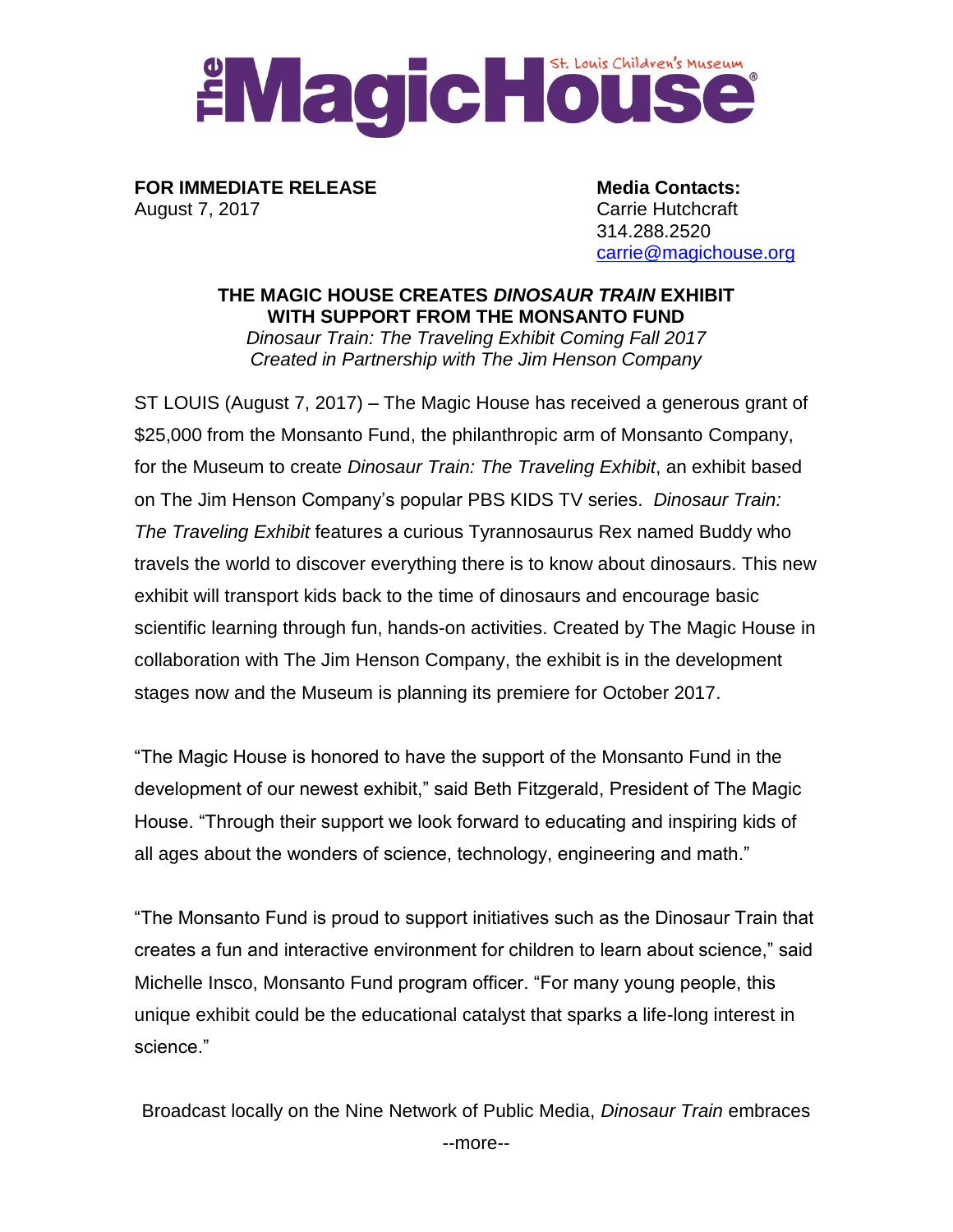*Monsanto Fund Supports Development of Dinosaur Train Exhibit Page 2 of 3*

and celebrates the fascination that kids have with both dinosaurs and trains, while encouraging basic scientific thinking skills. Kids will be able to join Buddy and his adoptive Pteranodon family on a whimsical journey to unearth basic concepts in life science, natural history and paleontology.

*Dinosaur Train: The Traveling Exhibit* will be free with Museum admission and will be at The Magic House October 7 through November 26, 2017 as well as March 3 through May 13, 2018.

This is The Magic House's second exhibit produced in partnership with The Jim Henson Company. With Monsanto Fund's generous support, The Magic House created a traveling exhibit based on Henson's popular PBS KIDS TV series, Sid the Science Kid. *Sid the Science Kid: The Super-Duper Exhibit!* is now touring museums across the country.

## **About The Magic House, St. Louis Children's Museum**

The Magic House is a not-for-profit participatory museum that provides hands-on learning experiences for children and families and encourages experimentation, creativity and the development of problem-solving skills within a place of beauty, wonder, joy and magic. Regular Museum admission is \$11 per person. Children under the age of one are free.

The Magic House is located at 516 S. Kirkwood Road, one mile north of Highway 44 in historic downtown Kirkwood, Missouri. Summer hours are Monday through Thursday, 9:30 am to 5:30 pm; Friday, 9:30 am to 9:00 pm; Saturday, 9:30 am to 5:30 pm; and Sunday, 11:00 am to 5:30 pm. Parking is always free at The Magic House. For more information, please call 314.822.8900 or visit The Magic House online at [www.magichouse.org.](http://www.magichouse.org/)